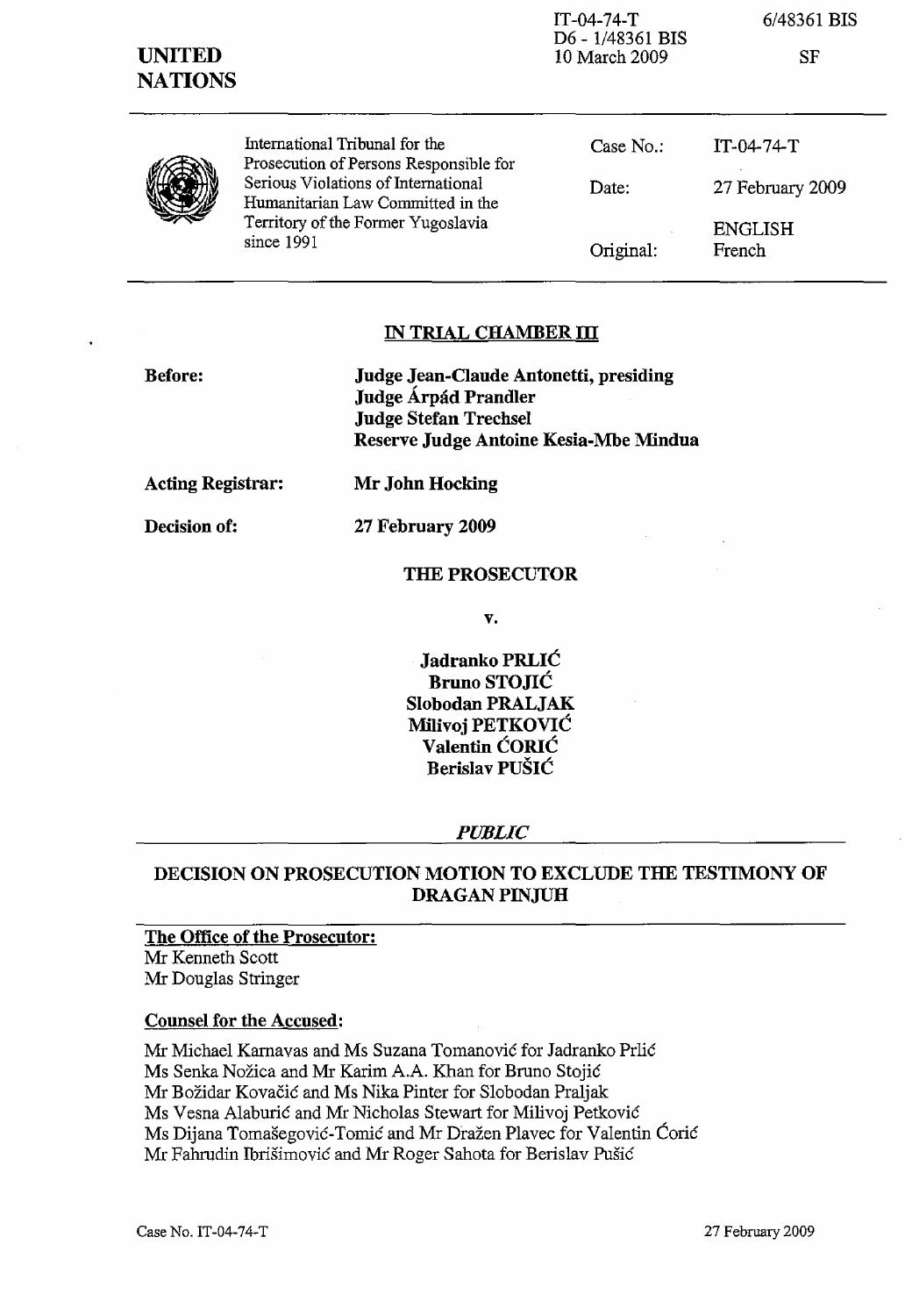**TRIAL CHAMBER III** ("Chamber") of the International Tribunal for the Prosecution of Persons Responsible for Serious Violations of International Humanitarian Law Committed in the Territory of the Former Yugoslavia since 1991 ("Tribunal"),

**SEIZED** of the "Prosecution Motion Seeking to Exclude Irrelevant Evidence to be Offered by Bruno Stojic Witness Dragan Pinjuh", filed confidentially by the Office of the Prosecutor ("Prosecution") on 20 February 2009 ("Motion"), to which four annexes are attached, in which the Prosecution requests that the Chamber order the exclusion of the evidence of Bruno Pinjuh and the exhibits related to his evidence or, in the alternative, order the exclusion of the parts of the evidence and related exhibits which put forward the principle of *tu quoque* defence, or order the Stojic Defence to explain the relevance of this evidence,

**NOTING** the "Joint Defence Response to 'Prosecution Motion Seeking to Exclude Irrelevant Evidence to be Offered by Bruno Stojic Witness Dragan Pinjuh' dated 19 February 2009", filed jointly by Counsel for the Accused Stojić, Prlić, Praljak, Petković, Ćorić and Pušić ("Joint Defence") on 25 February 2009 ("Response") in which the Joint Defence responds to the arguments put forth by the Prosecution in the Motion and requests that the Chamber deny the Motion,

**NOTING** the Prosecution reply to the Response presented at the hearing of 25 February 2009 ("Reply"), $<sup>1</sup>$ </sup>

**CONSIDERING** that in support of the Motion, the Prosecution first submits that Dragan Pinjuh's evidence is not relevant since it deals with matters and locations that bear no relevance to the Amended Indictment of 11 June 2008 ("Indictment"), and principally requests that the Chamber exclude his evidence in its entirety, $<sup>2</sup>$ </sup>

**CONSIDERING** that the Prosecution also argues that at least a part of Dragan Pinjuh's evidence falls under *tu quoque* since it concerns, for instance, the detention of the witness by the Bosnia and Herzegovina Army ("BH Army") and the **BH Army**

<sup>&</sup>lt;sup>1</sup> Transcript in French ("T(F)"), pp. 37480 and 37841.

<sup>&</sup>lt;sup>2</sup> Motion, para. 16.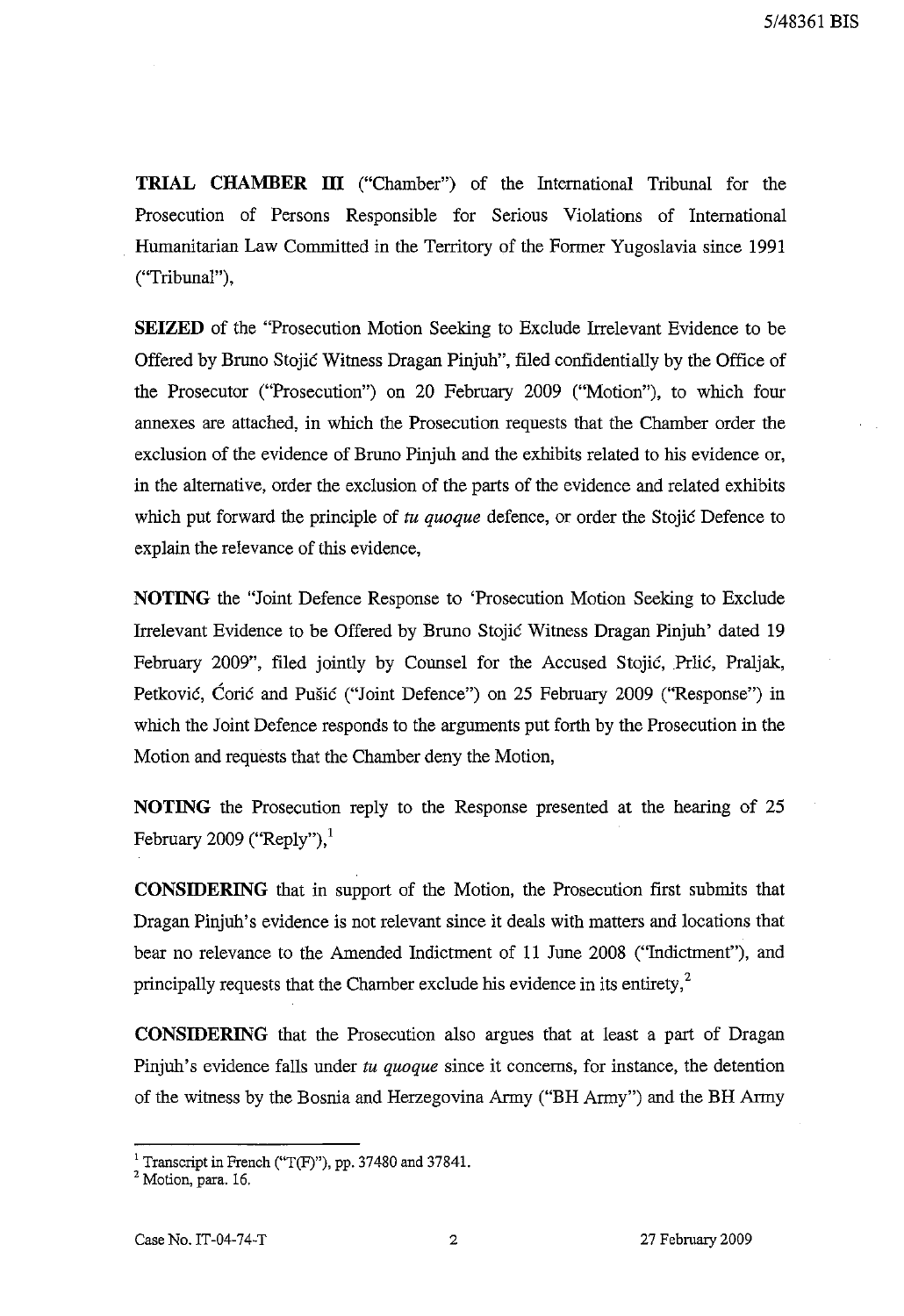attack on Sarajevo; that, consequently, the Prosecution requests, in the alternative, that the Chamber exclude that part of the evidence or require the Stojic Defence to explain, prior to the appearance of the witness, how this part of the evidence is relevant.<sup>3</sup>

**CONSIDERING** that the Prosecution submits finally that since Dragan Pinjuh's evidence is irrelevant, excluding it would in no way prejudice the Accused Stojic's right to a fair trial, $4$ 

**CONSIDERING** that in the Response, the Joint Defence argues in particular that according to Tribunal jurisprudence, objections concerning the relevance of evidence must be raised contemporaneously when this evidence is presented and not before,<sup>5</sup>

**CONSIDERING** that, in the view of the Joint Defence, the Chamber is not in a position to rule on the relevance of the evidence before hearing that evidence,<sup>6</sup>

**CONSIDERING** that the Joint Defence further recalls that the Chamber has followed the practice of other Trial Chambers according to which the party presenting its case must demonstrate the relevance of evidence that might be considered as *tu quoque* prior to requesting the admission of such evidence,

**CONSIDERING** that, this being the case, a Defence team should be authorized first to present its case by calling its witnesses, and then the Chamber, in the exercise of its discretionary power, may decide to exclude any line of defence it considers to fall under *tu quoque.'*

**CONSIDERING** that, with regard to the content of Dragan Pinjuh's evidence, the Joint Defence points out that it relates directly to the allegations in the Indictment and the pre-trial brief filed by the Prosecution on 2 June  $2006^8$  in relation to the HVO's

 $3$  Motion, paras. 17, 18 and 20.

<sup>4</sup> Motion, para. 23.

<sup>&</sup>lt;sup>5</sup> Response, para. 4.

<sup>6</sup> Response, para. 5.

**<sup>7</sup> Response, para. 7.**

<sup>8</sup> *Prosecutor v. Prlic et al.,* IT-04-74-T, Prosecution Submission of Pre-Trial Brief with Exhibit Numbers, 2 June 2006.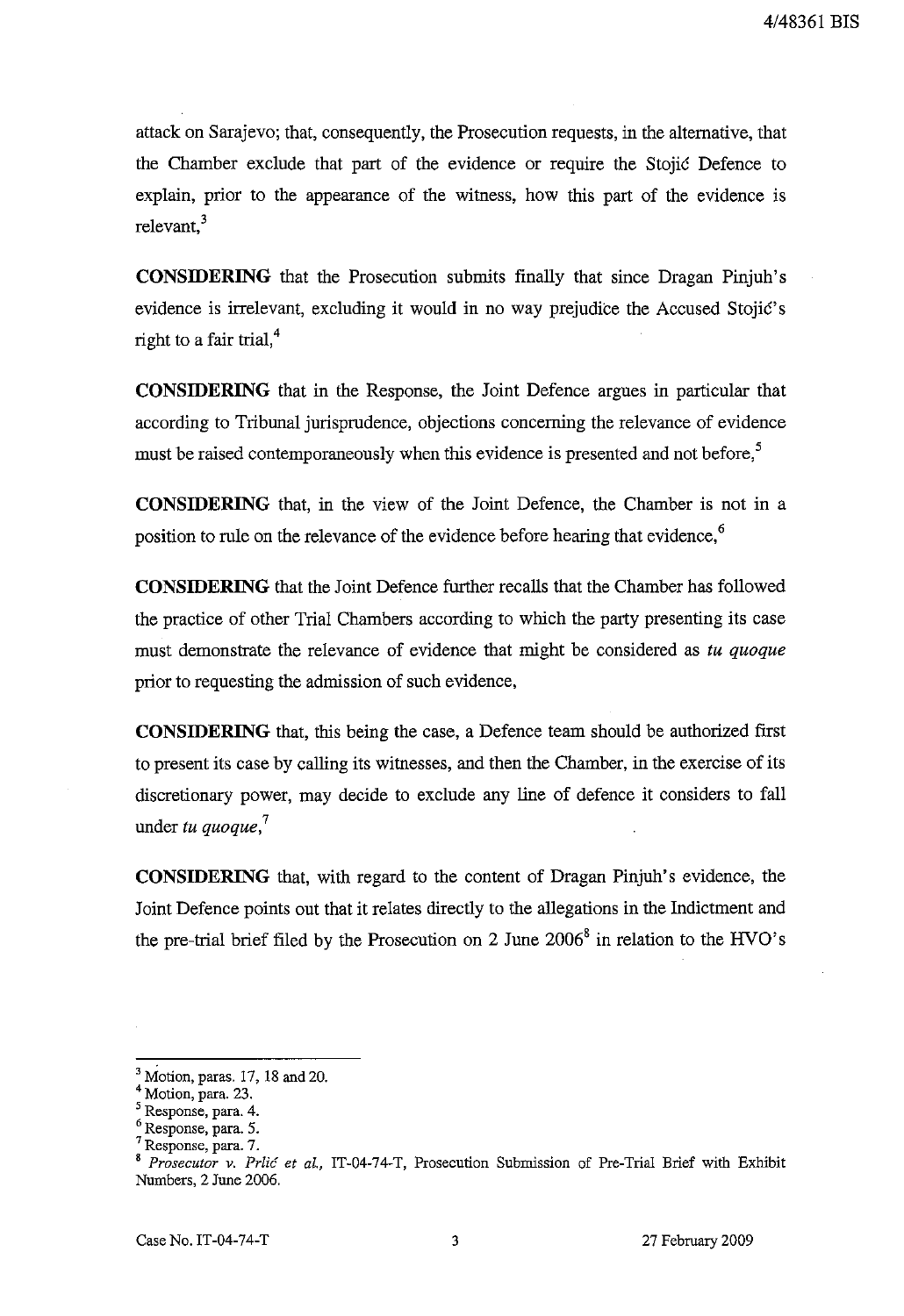activities in general, and that Dragan Pinjuh's evidence refers to the HVO in general and not just the HVO in Sarajevo,<sup>9</sup>

**CONSIDERING** that the Defence next argues that Dragan Pinjuh's evidence is relevant to the extent that, for example, the Stojic Defence intends to tender three exhibits through him concerning the limits of Bruno Stojic's authority under the law applicable at the time,  $10$ 

**CONSIDERING** that, in response to the Prosecution's argument that Dragan Pinjuh's evidence is irrelevant because it refers to locations not included in the Indictment, the Joint Defence recalls that the Prosecution led evidence aimed at proving that the policy dictated by the HVO leadership from Mostar was the same in Central Bosnia and in Herzegovina and that, consequently, the Defence must now present evidence to counter these claims,<sup>11</sup>

**CONSIDERING** that, in response to the Prosecution's argument that a part of Dragan Pinjuh's evidence is based on the concept of *tu quoque,* the Joint Defence argues that his evidence will prove on the contrary that the HVO and BH Army fought together against the Serbs in certain municipalities which were not part of the HZ H-B during the entire period of the war, which would contradict the Prosecution's theory on the existence of a joint criminal enterprise as well as its allegations related to agreements between the Croatian and Serbian leadership aiming to partition Bosnia and Herzegovina, <sup>12</sup>

**CONSIDERING** that the Joint Defence further specifies that the evidence the Prosecution considers irrelevant provides contextual background for the events alleged in the Indictment, and complements the evidence adduced at trial thus far,<sup>13</sup>

**CONSIDERING** that the Joint Defence recalls finally that the Motion is tardy since the Prosecution has been in possession of the summary of Dragan Pinjuh's evidence

<sup>9</sup> Response, para. 12. <sup>10</sup> Response, para. 13.

<sup>&</sup>lt;sup>11</sup> Response, paras. 14 and 15.

<sup>&</sup>lt;sup>12</sup> Response, para. 18.

<sup>13</sup> Response, para. 20.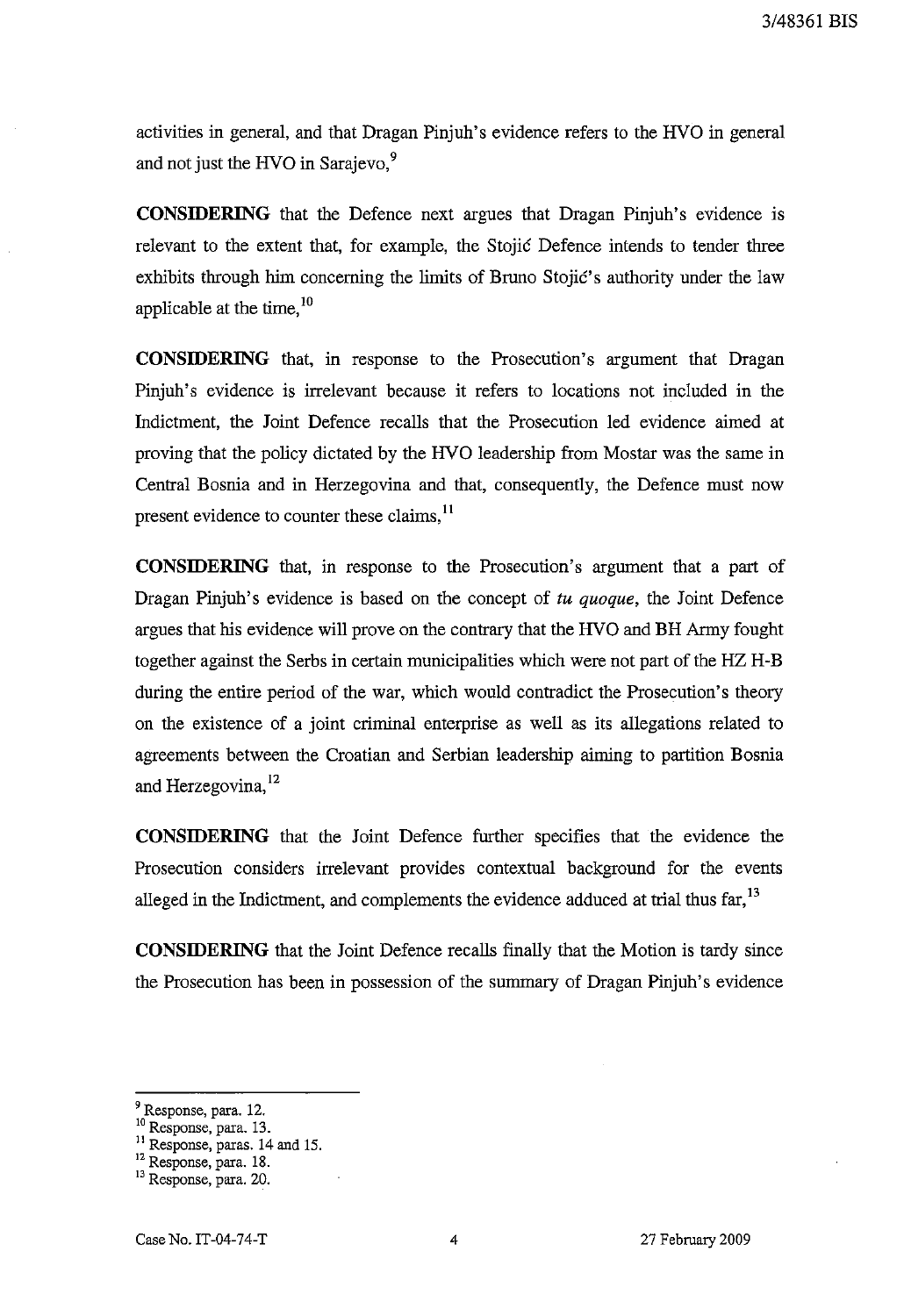since 31 March 2008, and that the exclusion of his testimony at this late stage of the proceedings would prejudice the Stojic Defence.<sup>14</sup>

**CONSIDERING** that in support of the Reply, the Prosecution submits that if an adequate summary of Dragan Pinjuh's evidence had been available to it, the Chamber would not have had to wait for the witness to appear to rule on the relevance of his evidence.<sup>15</sup>

**CONSIDERING** that the Prosecution submits nonetheless that, on the basis of the information available to it concerning Dragan Pinjuh's evidence, the Chamber is in a position to rule on the relevance of this evidence and should exclude it for the reasons the Prosecution has set out in the Motion.<sup>16</sup>

**CONSIDERING** that the Chamber recalls that, pursuant to Rule 89 (C) of the Rules of Procedure and Evidence ("Rules"), it may admit any evidence which it deems relevant, and that under Rule 89 (D), it may exclude any evidence if its probative value is substantially outweighed by the need to ensure a fair trial,

**CONSIDERING** that, pursuant to Rule 90 (F) of the Rules, the Chamber shall exercise control over the mode of interrogating witnesses and presenting evidence,

**CONSIDERING** that, in view of the arguments raised by the Parties and the summary of the evidence of Dragan Pinjuh and the complements to it provided by the Stojic Defence, the Chamber holds that the Joint Defence has demonstrated that at this stage, this evidence bears sufficient indicia of relevance in respect of the Indictment since its aim in particular is to disprove the allegations of the existence of a joint criminal enterprise and to provide evidence relating to the responsibility of the Accused Stojic,

**CONSIDERING** that the Chamber recalls nonetheless that, should it find that a part of the examination of the witness falls under *tu quoque,* it will apply the Tribunal jurisprudence in this regard, as it has recalled in the "Order to Admit Defence Evidence Relative to Witness Christopher Beese" of 27 September 2006 and in the

<sup>&</sup>lt;sup>14</sup> Response, paras. 21 and 22.

<sup>&</sup>lt;sup>15</sup> Reply, T(F) p. 37480.

<sup>&</sup>lt;sup>16</sup> Reply, T(F) p. 37481.